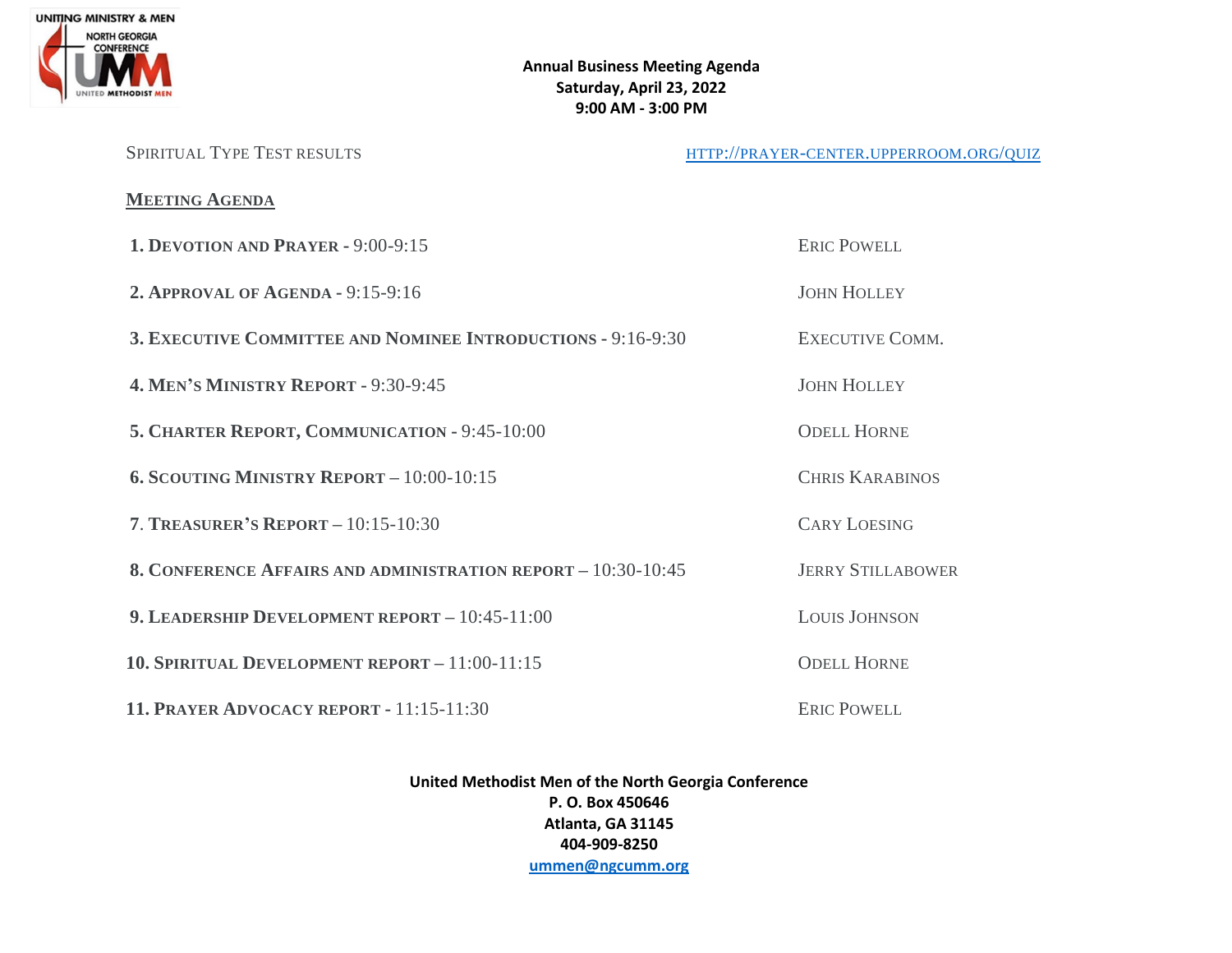

### **Annual Business Meeting Agenda Saturday, April 23, 2022 9:00 AM - 3:00 PM**

| 12. PRISON MINISTRY REPORT $-11:30-11:45$                                                                                                                                         | <b>JOHN HEATH</b>           |
|-----------------------------------------------------------------------------------------------------------------------------------------------------------------------------------|-----------------------------|
| 13. HUNGER ADVOCACY REPORT - 11:45-12:00                                                                                                                                          | <b>HOWARD EVANS</b>         |
| 14. LUNCH - 12:00-12:30                                                                                                                                                           |                             |
| <b>15. PRESIDENTIAL ADDRESS - 12:30-12:45</b>                                                                                                                                     | <b>ODELL HORNE</b>          |
| <b>16. SPECIAL PRESENTATION - JOHN WESLEY AWARD - 12:45-1:00</b><br>• JOSEPH LOWERY - CENTRAL AND CASCADE UMC (ATLANTA)<br>JOHNNY ISAKSON - EAST COBB UMC (MARIETTA)<br>$\bullet$ | <b>CARY LOESING</b>         |
| 17. SPECIAL PRESENTATION - BRIDGING THE GAP - 1:00-1:15                                                                                                                           |                             |
| <b>18. GENERAL CONFERENCE - 1:15-1:30</b>                                                                                                                                         | <b>ODELL HORNE</b>          |
| <b>19. DISTRICT MEETINGS - 1:30-2:00</b>                                                                                                                                          | <b>DISTRICT PRESIDENTS</b>  |
| 20. ELECTION $-2:00-2:15$                                                                                                                                                         | <b>NOMINATING COMMITTEE</b> |
| 21. CONSTITUTIONAL AMENDMENTS - 2:15-2:30                                                                                                                                         | <b>JERRY STILLABOWER</b>    |
| 22. ANNOUNCEMENTS AND PRAYER - 2:30-2:45                                                                                                                                          | <b>JOHN HOLLEY</b>          |

**United Methodist Men of the North Georgia Conference P. O. Box 450646 Atlanta, GA 31145 404-909-8250 [ummen@ngcumm.org](mailto:ummen@ngcumm.org)**